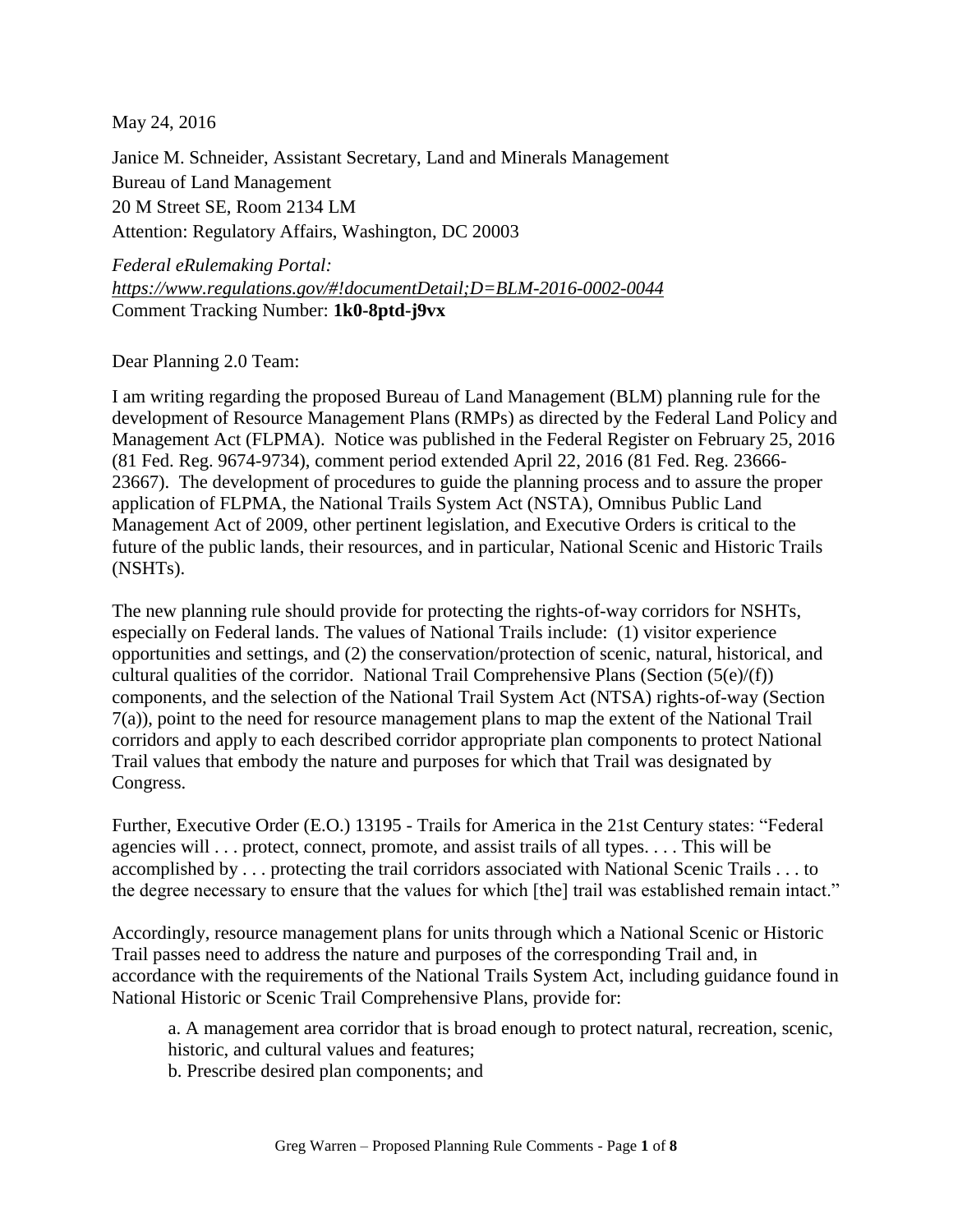c. Establish a monitoring program to evaluate the condition of the National Scenic or Historic Trail corridor.

I appreciate that the BLM developed directives for the National Landscape Conservation System (NLCS), including for National Trails, to guide the management and planning of these special areas (e.g., MS-6100, MS-6250, and MS-6280). The revised rule offers the opportunity to provide for planning processes that integrate the requirements of FLPMA and the procedures that are found in NLCS designating legislation, including the National Trails System Act, and the recently enacted NLCS manual series.

The following are additional and specific comments on the proposed rule. They are presented in three sections:

- National Landscape Conservation System
- Section by Section Recommendations
- General Recommendations

#### **National Landscape Conservation System**

A primary recommendation is for the final Rule to prescribe resource management planning processes that provide for the conservation, protection, and restoration of the NLCS. The revised planning rule should address planning processes that lead to integrated planning of NLCS areas, including NSHT corridors, throughout the development and establishment of Resource Management Plans. To facilitate protecting NLCS values, all NLCS areas should be addressed as Areas of Critical Environmental Concern (ACEC).

The Omnibus Public Land Management Act of 2009 (P.L. 111-11, 16 U.S.C. 7202) established NLCS areas. Section 2002 of this Act describes, in part, "In order to conserve, protect, and restore nationally significant landscapes that have outstanding cultural, ecological, and scientific values for the benefit of current and future generations, there is established in the Bureau of Land Management the National Landscape Conservation System. (b) COMPONENTS.—The system shall include each of the following areas administered by the Bureau of Land Management: (1) Each area that is designated as— $(A)$  a national monument;  $(B)$  a national conservation area;  $(C)$ a wilderness study area; (D) a national scenic trail or national historic trail designated as a component of the National Trails System; (E) a component of the National Wild and Scenic Rivers System; or (F) a component of the National Wilderness Preservation System. Furthermore, the legislation states, "The Secretary shall manage the system—(1) in accordance with any applicable law (including regulations) relating to any component of the system included under subsection (b); and (2) in a manner that protects the values for which the components of the system were designated."

The Federal Land Policy and Management Act of 1976, as amended (P.L. 94-579), section 102, states, "regulations and plans for the protection of public land areas of critical environmental concern be promptly developed." In addition, Section 103 describes, "(a) The term "areas of critical environmental concern" means areas within the public lands where special management attention is required…to protect and prevent irreparable damage to important historic, cultural, or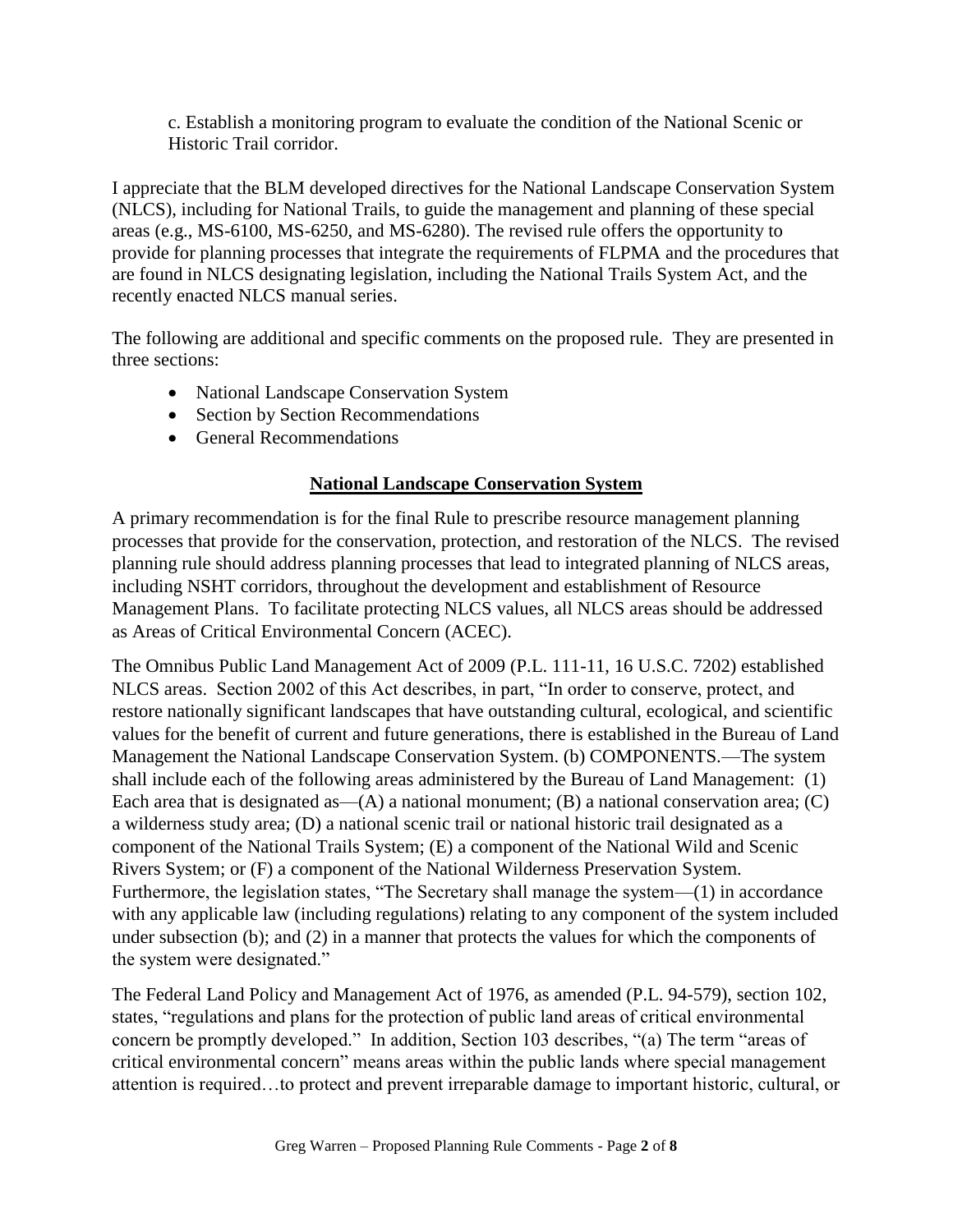scenic values, fish and wildlife resources or other natural systems or processes, or to protect life and safety from natural hazards."

"In the development and revision of land use plans, the Secretary shall– (3) give priority to the designation and protection of areas of critical environmental concern; …and (9) to the extent consistent with the laws governing the administration of the public lands, coordinate the land use inventory, planning, and management activities of or for such lands with the land use planning and management programs of other Federal departments and agencies and of the States and local governments within which the lands are located…" (FLPMA Section 202)

"The Secretary shall manage the public lands under principles of multiple use and sustained yield, in accordance with the land use plans developed by him under section 202 of this Act when they are available, except that where a tract of such public land has been dedicated to specific uses according to any other provisions of law it shall be managed in accordance with such law." (FLPMA Section 302)

National Landscape Conservation System landscapes are clearly areas where "special management attention is required" as specified in the FLPMA definition of an ACEC, and in fact, the Bureau of Land Management has already addressed the need for such special attention, as in MS-6250 and MS-6280 with regard to NSHTs. The recognition of NLCS components as ACECs as defined in FLMPA provides a mechanism for the identification of these areas and the protection of their values through the development and implementation of Resource Management Plans.

The proposed planning rule Federal Register notice describes appropriately that, "Nondiscretionary designations made by the Secretary of the Interior, Congress, or the President are not established or amended through the BLM land use planning process. These non-discretionary designations would, however, be identified in a resource management plan, and management direction for the designation, including plan components, would be developed, consistent with the over-arching direction provided in the proclamation, legislation, or order through which the non-discretionary designation was established."

To further the recognition of NLCS areas, the magnitude of the "designated area" for Wild and Scenic Rivers (WSRs) and NSHTs need to be defined. The "designated area" for WSRs should be defined as the extent of the established boundary (16 U.S.C. 1274(b)). The extent of a "designated area" for NSHTs should be described as its selected rights-of-way corridor (16 U.S.C. 1246(a)(2)). However, a special situation exists for identifying corridors, since most of the rights-of-way boundaries are yet to be selected.

The final rule should provide that if the right-of-way has not been selected, the provisions of Section 7 of the NTSA, Section 2002 of the Omnibus Public Land Management Act of 2009, and guidance found in Executive Order 13195 (Trails for America, Section 1(B)), *"*Protecting the trail corridors associated with national scenic trails...to the degrees necessary to ensure that the values for which each trail was established remain intact....*"* should be used as a basis for delineating the trail corridor within a resource management planning area.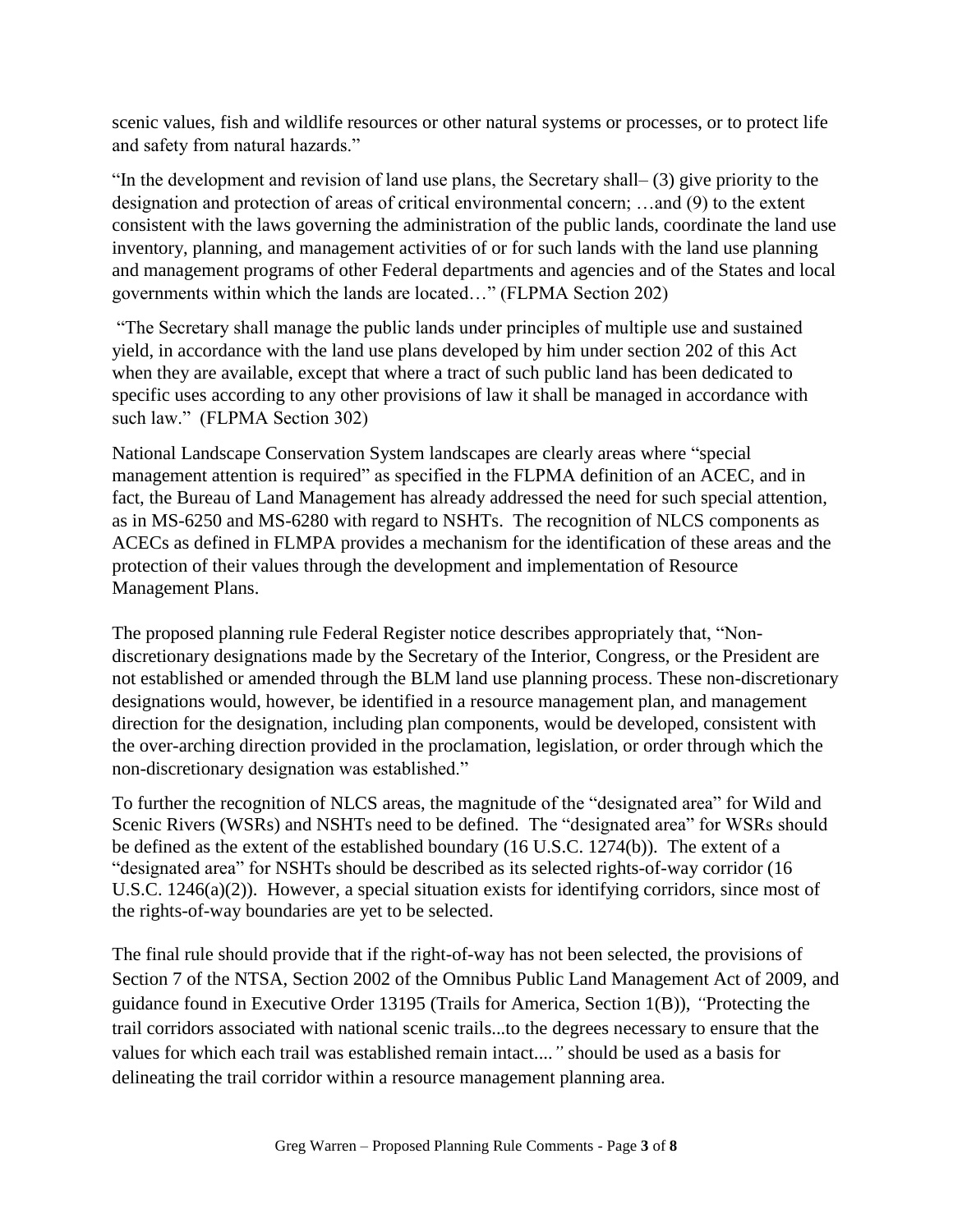The final rule should further described that, "The designation area for a National Scenic or Historic Trail is defined as the area within the selected rights-of-way or National Trail Management Corridor." The final rule would then support existing land use planning direction that I endorse: "Through the land use planning process, the BLM must establish a National Trail Management Corridor for a public land area of sufficient width to encompass National Trail resources, qualities, values, and associated settings and the primary use or uses that are present or to be restored. Through the land use planning process, the BLM must establish allowable uses, management actions, and necessary restrictions for the NTMC; and coordinate with and consider all BLM resource programs and uses within the NTMC to achieve National Trail goals and objectives," MS-6280, Management Standard, page 1-19.

The location and width of each identified NTMC must be sufficient to allow for the protection of the nature and purposes values for which the National Trail was designated or is being proposed for designation (16 U.S.C 1244(b))." National Trail Management Corridors would reside within or be identical to the extent of the selected rights-of-way. Boundaries are further discussed in BLM directive MS-6120.

The final rule should maintain the existing RMP and DEIS review and comment periods. The proposed planning rule stresses the importance of collaboration in the assessment phase of planning, which I support. However, I do not believe that shortening the timeframe for public review and comment of a draft RMP and DEIS is justified. The true understanding of the effects of proposed allocations and plan components are not clearly discernable to the public until draft RMP and associated NEPA documents are available for public review and comment. Resource Management Plans will continue to take several months or years to develop, and maintaining existing review and comment periods would not substantially affect this timeline. Maintaining existing review and comment periods could lead to more sustainable decisions as informed by better public assessments of draft documents. In addition, a shortened review and comment period could have the inadvertent effect of the public providing less thoughtful and/or poorly articulated comments, which would be less useful to the deciding official. I recommend retaining the existing comment periods, or at a minimum, adding at least 15 days to each of the proposed comment periods.

#### **Section by Section Recommendations**

#### **§1601.0-3 Authority. {Recommending adding to authorities as indicated.}**

These regulations are issued under the authority of Sections 201 and 202 of the Federal Land Policy and Management Act of 1976 (43 U.S.C. 1711-1712); **the Omnibus Public Land Management Act of 2009 (16 U.S.C. 7201-7203); the National Trails System Act of 1968, as amended (16 U.S.C. 1241-1251); the Wild and Scenic River Act of 1968, as amended (16 U.S.C. 1271-1287);** the Public Rangelands Improvement Act of 1978 (43 U.S.C. 1901); Section 3 of the Federal Coal Leasing Amendments Act of 1976 (30 U.S.C. 201(a)); Sections 522, 601, and 714 of the Surface Mining Control and Reclamation Act of 1977 (30 U.S.C. 1201 et seq.); and the National Environmental Policy Act of 1969 (42 U.S.C. 4321 et seq.).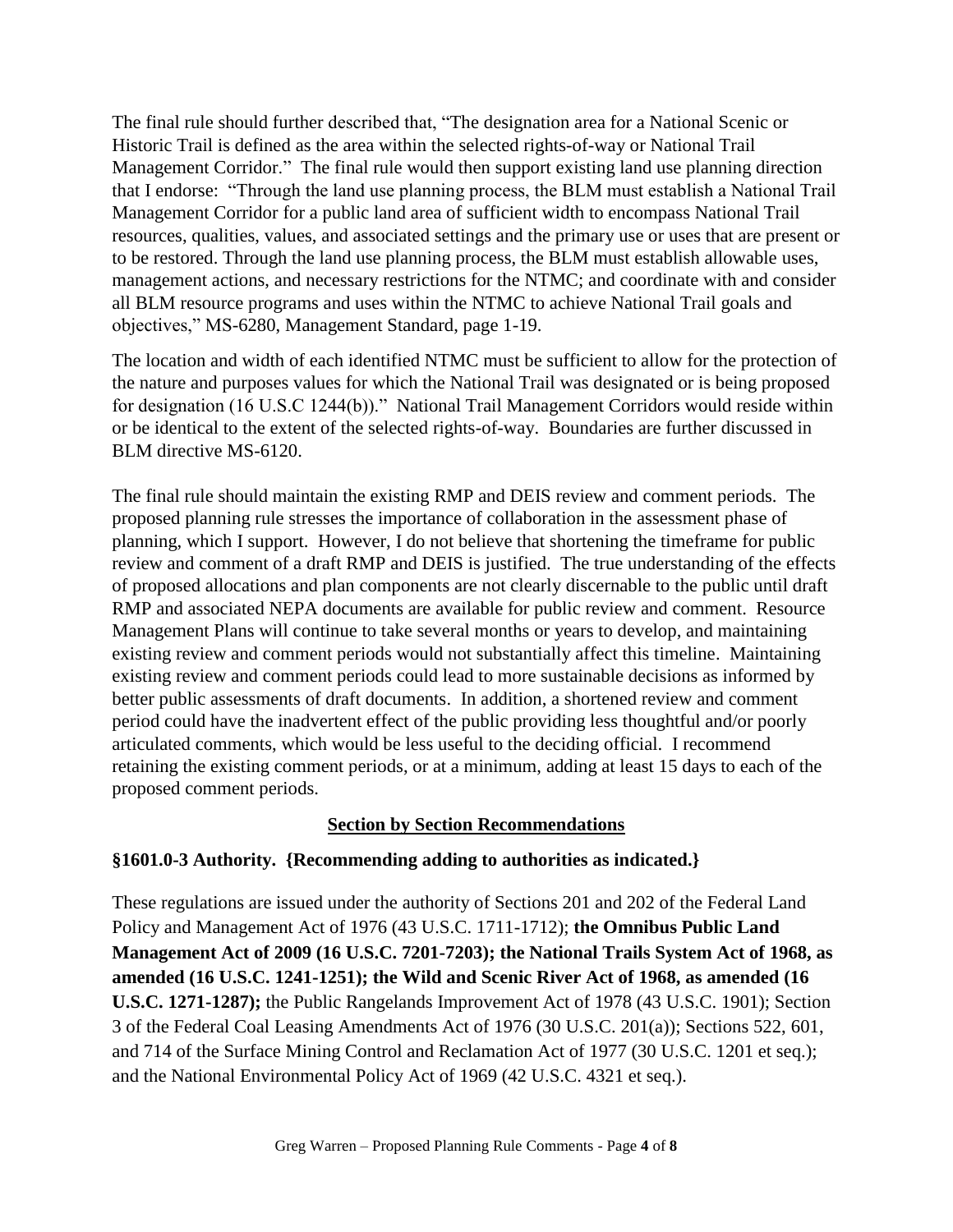#### **§1601.0-5 Definitions.**

As used in this part, the term: **{Recommend adding to the rule:}** 

*National Trail Management Corridor***. Allocation established through the land use planning process, pursuant to Section 202 of Federal Land Policy and Management Act and Section 7(a)(2) of the National Trails System Act ("rights-of-way") for a public land area of sufficient width within which to encompass National Trail resources, qualities, values, and associated settings and the primary use or uses that are present or to be restored.** (MS-6280**)**

*National Trail Right(s)-of-Way***. Term used in Section 7(a)(2) of the National Trails System Act to describe the corridor selected by the National Trail administering agency in the trailwide Comprehensive Plan and which includes the area of land that is of sufficient width to encompass National Trail resources, qualities, values, and associated settings. The National Trail Right-of-Way, in the context of the National Trails System Act, differs from a Federal Land Policy and Management Act (FLPMA) Title V right-of-way, which is a grant issued pursuant to FLPMA authorities. It becomes a key consideration in establishing the National Trail Management Corridor in a Resource Management Plan. (**MS-6280**)**

*National Trail Nature and Purposes***. The term used to describe the character, characteristics, and congressional intent for a designated National Trail, including the resources, qualities, values, and associated settings of the areas through which such trails may pass; the primary use or uses of a National Trail; and activities promoting the preservation of, public access to, travel within, and enjoyment and appreciation of National Trails. (**MS-6280**)**

#### **§ 1610.1-2 - Plan components**.

(a) Plan components guide future management actions within the planning area. Resource management plans will **must** include the following plan components:

… (2) Objectives. An objective is a concise statement of desired resource conditions developed to guide progress toward one or more goals. An objective is specific, measurable, and should have established time-frames for achievement. Provide integrated consideration of resource, environmental, ecological, social, and economic factors. To the extent practical, objectives should also:

**{Recommend adding:} "(3) Standards: Identify standards to mitigate undesirable effects to resource conditions; and provide integrated consideration of resource, environmental, ecological, social, and economic factors. A standard is a mandatory constraint on project and activity decisionmaking, established to help achieve or maintain the desired condition or conditions, to avoid or mitigate undesirable effects, or to meet applicable legal requirements."**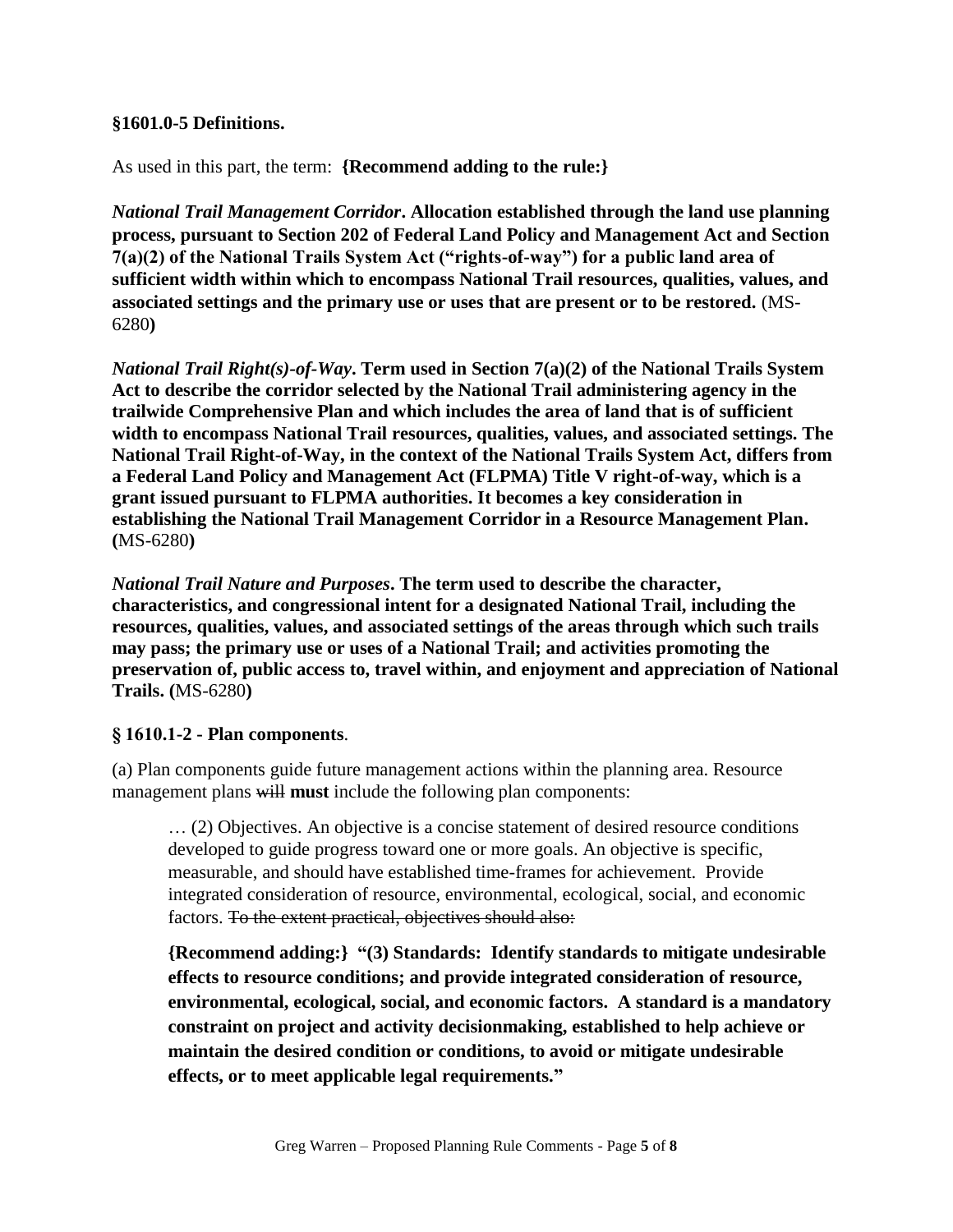(b) Resource management plans also will **must** include the following plan components in order to achieve the goals and objectives of the resource management plan, or applicable legal requirements or policies, consistent with the principles of multiple use and sustained yield or other applicable law. {**Recommend adding:} "The plan must indicate whether specific plan components apply to the entire plan area, to specific designations, or to other areas as identified in the plan. The extent of all designations must be mapped and displayed as part of the Resource Management Plan."**

(1) Designations…{**Recommend adding as indicated:}**

(ii) Non-discretionary designations are designated by the President, Congress, the Secretary of the Interior, or **the Secretary of Agriculture** pursuant to other legal authorities. **"Designations must include the area within the National Landscape Conservation System boundaries as described in the authorizing legislation where defined. The designation extent for a Wild and Scenic River is defined as the area within the established boundary. The designation area for a National Scenic or Historic Trail is defined by the area that has the greater extent as either: (a) the area within the selected rights-of-way, or (b) the area within the National Trail Management Corridor."**

**(iii) "A designation requires appropriate resource use determinations to protect the priority values and uses as determined by the plan or legal authorities establishing the designation, including limiting or restricting other uses."**

… (2) Resource use determinations. A resource use determination identifies areas of public lands or mineral estate where specific uses are excluded, restricted, or allowed, in order to achieve the goals and objectives of the resource management plan or applicable legal requirements or policies. {**Recommend adding**:} "**Resource use determinations must be consistent with identified desired outcomes and conditions."**

#### **§ 1610.2-2 Public Comment Periods. {Recommend modifying review periods as indicated.}**

(a) Any time the BLM requests written comments during the preparation or amendment of a resource management plan, the BLM will notify the public and provide for at least 30 **15** (sic) **45** calendar days for response, unless a longer period is required by law or regulation.

(b) When requesting written comments on a draft plan amendment and an environmental impact statement is prepared to inform the amendment, the BLM will provide at least 45 **60** calendar days for response. The 45-**60**-day period begins when the Environmental Protection Agency publishes a notice of availability of the draft environmental impact statement in the Federal Register.

(c) When requesting written comments on a draft resource management plan and draft environmental impact statement, the BLM will provide at least 60 **75** calendar days for response. The 60 **75**-day period begins when the Environmental Protection Agency publishes a notice of availability of the draft environmental impact statement in the Federal Register.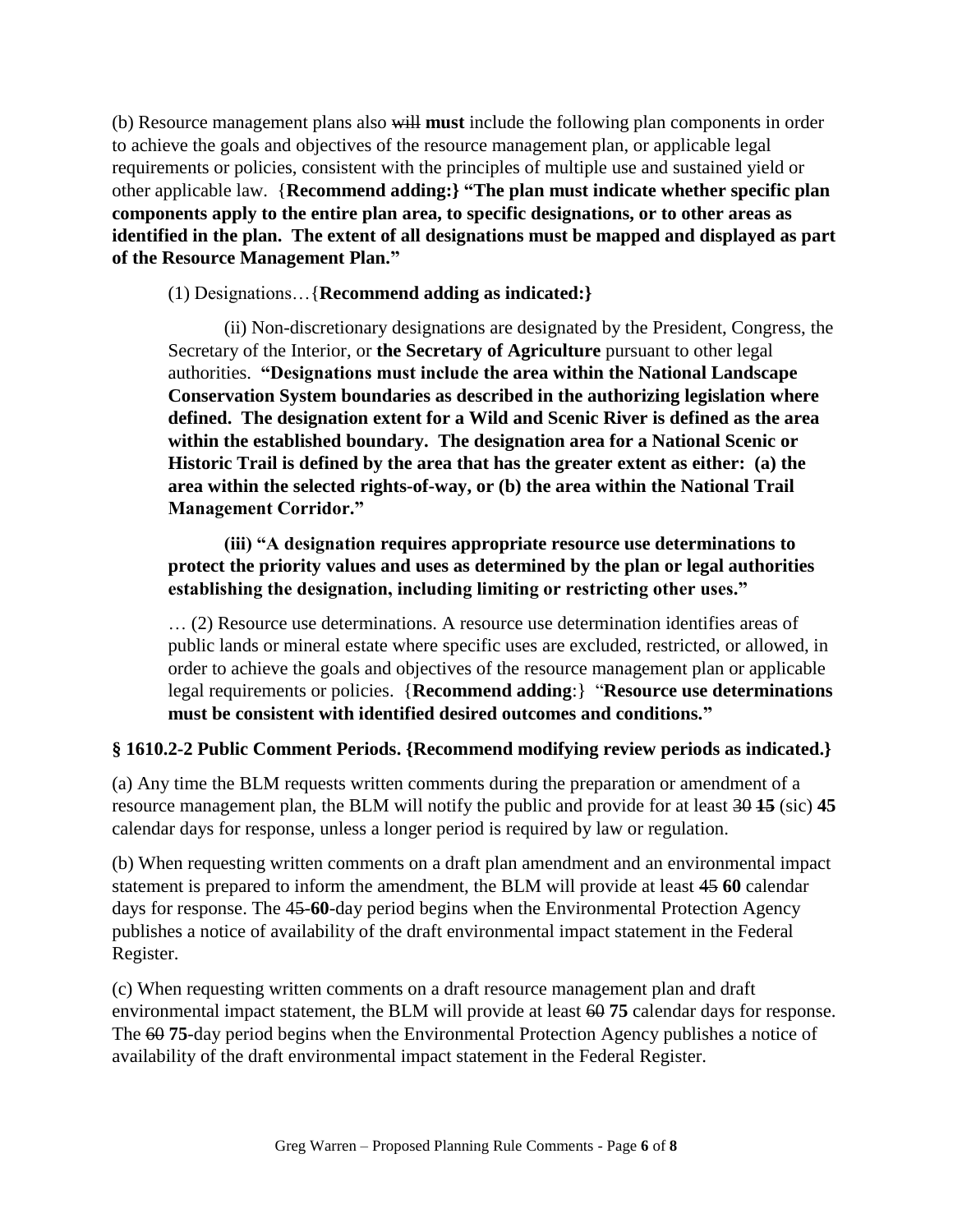### **§ 1610.3-2 Consistency requirements. {Recommend addressing WSR and National Trail Comprehensive Plans as indicated.}**

(a) Resource management plans will **should** be consistent with officially approved or adopted land use plans, **including Wild and Scenic River and National Trail Comprehensive Plans** of other Federal agencies, State and local governments, and Indian tribes to the maximum extent the BLM finds practical **practicable** and consistent with the purposes of FLPMA and other Federal law and regulations applicable to public lands, and the purposes, policies and programs of such laws and regulations.

(3) If a Federal agency, State and local government, or Indian tribe notifies the responsible official, in writing, of what they believe to be specific inconsistencies between the BLM resource management plan and their officially approved and adopted land use plans, **including Wild and Scenic River and National Trail Comprehensive Plans**, the resource management plan documentation will show how those inconsistencies were addressed and, if possible, resolved.

## **§ 1610.8-2** - **Designation of areas of critical environmental concern**

**§ 1610.8-2(b)(2) {Recommend these clarifying edits:} "**The approval of a resource management plan or plan amendment that contains an ACEC constitutes formal designation of an ACEC. The approved plan will include a list of all designated ACECs, and include any special management attention identified to protect the designated ACEC. **BLM must set specific resource use determinations for each ACEC in order to protect ACECs from irreparable harm and provide special management attention for the ACEC."**

**§ 1610.8-2(c) {Recommend adding:} "Components of the National Landscape Conservation System must be designated as areas of critical environmental concern. The extent of the area of an ACEC designation for a NLCS component must encompass – at a minimum – the area within the designated area boundary and may be expanded where necessary to provide for the purposes for which the designated area was established."**

## **General Recommendations**

To improve readability and understanding, the final rule and planning directives should reestablish the degree of compliance direction that was found in Release 1-1736 of BLM directive H-1221-1 (10/21/2011):

a. "Must" indicates a mandatory requirement. "Must not" means that the action is absolutely prohibited.

b. "Should" indicates suggested action. The action is desirable but not mandatory.

c. "May" and "can" indicate that the suggested action is optional.

d. "Will" conveys only future tense and implies little urgency in carrying out a directive.

e. Do not use the word "shall" in BLM directives. "Shall" is an ambiguous word that can alternately convey obligation or simple future action. Use "must" to indicate mandatory action, and "will" to indicate future tense.

f. {**Recommend adding:}** "**Direction written with a verb in the imperative mood is also mandatory**."